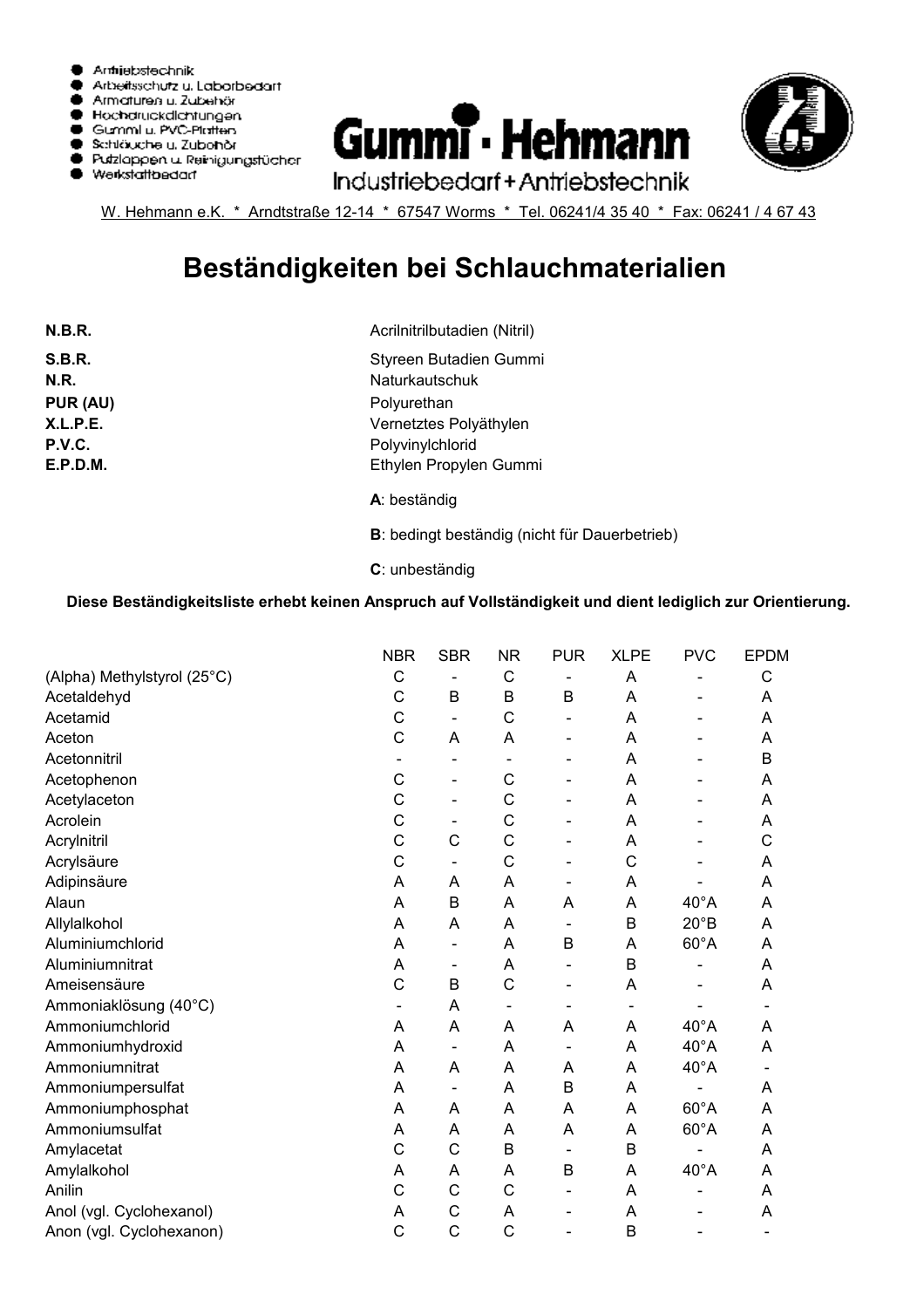| Äthanolamin                                  | $\overline{\phantom{a}}$ | -                            | A            | $\qquad \qquad \blacksquare$ | Α                        |                              | Α                        |
|----------------------------------------------|--------------------------|------------------------------|--------------|------------------------------|--------------------------|------------------------------|--------------------------|
| Äthenol                                      | Α                        | Α                            | A            | B                            | A                        |                              | Α                        |
| Äthylacetat (vgl. Acetal)                    | C                        | B                            | C            |                              | Α                        |                              | A                        |
| Äthylacrylat                                 | C                        | -                            | C            | $\overline{\phantom{a}}$     | A                        |                              | $\overline{\phantom{a}}$ |
| Äthylalkohol (vgl. Äthanol)                  | A                        | A                            | A            | B                            | A                        |                              | A                        |
| Äthyläther                                   | C                        | $\mathsf{C}$                 | $\mathsf{C}$ | $\overline{\phantom{0}}$     | C                        | $\qquad \qquad \blacksquare$ | $\mathsf C$              |
| Äthylbenzol (18°C)                           | C                        | $\mathsf C$                  | $\mathsf{C}$ | -                            | B                        |                              | $\mathsf C$              |
| Äthylbutyrat                                 | C                        | -                            | $\mathsf C$  |                              | A                        |                              | A                        |
| Äthylenchlorid (vgl. Dichloräthan)           | C                        | $\mathsf C$                  | C            | $\qquad \qquad \blacksquare$ | Α                        |                              | $\mathsf C$              |
| Äthylenglykol                                | A                        | A                            | A            | B                            | A                        | $60^{\circ}$ A               | A                        |
| Äthylenglykolmonoäthyläther                  | A                        | $\overline{\phantom{a}}$     | A            | $\qquad \qquad \blacksquare$ | A                        |                              | A                        |
| Äthylenglykolmonoäthyletheracetat            | C                        | A                            | A            | -                            | A                        |                              | A                        |
| Äthylmercaptan                               | C                        |                              | $\mathsf{C}$ | $\qquad \qquad \blacksquare$ | A                        |                              |                          |
| Bariumchlorid                                | A                        | $\overline{\phantom{a}}$     | A            | Α                            | A                        |                              | A                        |
| Benzaldehyd                                  | C                        | B                            | C            | C                            | Α                        |                              |                          |
| Benzin (Superkraftstoff)                     | A                        | C                            | C            | C                            | A                        |                              | $\mathsf C$              |
| Benzin mit max. 60% Benzolanteil             | A                        | $\mathsf C$                  | C            | B                            | A                        |                              | $\mathsf C$              |
| Benzol                                       | C                        | $\mathsf{C}$                 | C            | C                            | A                        |                              | $\mathsf C$              |
| Benzylalkohol                                | C                        | $\overline{\phantom{a}}$     | A            | $\qquad \qquad \blacksquare$ | A                        | $20^{\circ}B$                | A                        |
| Benzylchlorid (2 - 5°C)                      | C                        | $\overline{\phantom{a}}$     | C            | $\qquad \qquad \blacksquare$ | $\mathsf C$              |                              | $\mathsf C$              |
| Blausäure (vgl. Cyanwasserstoffsäure)        | B                        | $\blacksquare$               | A            | B                            | A                        |                              | A                        |
| <b>Bleiacetat</b>                            | A                        | A                            | A            | A                            | A                        | $60^{\circ}$ A               | A                        |
| <b>Bleiarsenat</b>                           | A                        | $\blacksquare$               | A            | A                            | A                        | $\overline{\phantom{a}}$     | A                        |
| Borax (vgl. Dinatriumtetraborat)             | A                        | A                            | A            | A                            | A                        | $40^{\circ}$ A               | A                        |
| <b>Brom</b>                                  | C                        | $\mathsf{C}$                 | C            | $\sf B$                      | C                        |                              | $\mathsf C$              |
| Brombenzol (25°C)                            | C                        | $\overline{\phantom{a}}$     | C            | $\overline{\phantom{a}}$     | B                        |                              | $\mathsf C$              |
| Bromwasserstoffsäure (konz.)                 | C                        |                              | C            | C                            | $\mathsf C$              | $20^{\circ}$ A               | A                        |
| Bunkeröl, Heizöl S                           | A                        | $\overline{\phantom{a}}$     | C            |                              | $\mathsf C$              |                              | $\mathsf C$              |
| Butanol (vgl. Butylalkohole)                 | A                        | A                            | A            | $\mathsf C$                  | A                        | $40^{\circ}$ A               | A                        |
| Butanon (vgl. Methyläthylketon)              | C                        | $\overline{\phantom{a}}$     | B            | $\overline{\phantom{a}}$     | A                        |                              | A                        |
| <b>Buttersäure</b>                           | C                        | $\overline{\phantom{0}}$     | C            | $\overline{a}$               | A                        |                              | Α                        |
| Buttersäure Äthyl (vgl. Äthylbutyrat)        | C                        | $\qquad \qquad \blacksquare$ | C            |                              | Α                        |                              | A                        |
| <b>Butylacetat</b>                           | $\mathsf C$              | $\mathsf{C}$                 | $\mathsf C$  |                              | Α                        |                              | Α                        |
| Butylaldehyd                                 | $\overline{C}$           |                              | $\mathsf{C}$ | $\overline{a}$               | A                        |                              | A                        |
| Butylalkohole                                | A                        | -                            | Α            | C                            | Α                        | $40^{\circ}$ A               | A                        |
| Butyläther                                   | $\mathsf C$              |                              | $\mathsf C$  | $\mathsf C$                  | A                        |                              | $\mathsf C$              |
| Calciumchlorid                               | A                        | Α                            | A            | Α                            | Α                        | $40^{\circ}$ A               | A                        |
| Calciumhydroxid (Kalkwasser)                 | Α                        | Α                            | A            | $\mathsf C$                  | Α                        | $60^{\circ}$ A               | A                        |
| Calciumhypochlorit                           | C                        | $\mathsf{C}$                 | A            | $\qquad \qquad \blacksquare$ | Α                        | $40^{\circ}$ A               | A                        |
| Calciumnitrat                                | Α                        | Α                            | A            | A                            | Α                        | $40^{\circ}$ A               | A                        |
| Calciumsalze                                 | Α                        |                              | A            | $\qquad \qquad \blacksquare$ | A                        |                              | Α                        |
| Calziumsulfat                                | A                        |                              | A            | A                            | A                        |                              | A                        |
| Chlorbenzol (25°C)                           | $\mathsf{C}$             | $\mathsf C$                  | $\mathsf C$  | $\mathsf C$                  | B                        |                              | $\mathsf C$              |
| Chlorbleilauge (vgl. Natriumhypochlorit) 13% | C                        | $\mathsf C$                  | $\mathsf C$  | B                            | B                        | $40^{\circ}$ A               | A                        |
| Chlordiflourmethan (25°C)                    | $\overline{\phantom{a}}$ |                              |              | $\overline{\phantom{a}}$     | $\overline{\phantom{a}}$ |                              |                          |
| Chloressigsäure (25°C)                       | $\mathsf C$              | $\mathsf C$                  | $\mathsf C$  | C                            | Α                        |                              |                          |
| Chloroform (vgl. Trichlormethan)             | $\mathsf C$              | $\mathsf C$                  | $\mathsf C$  | $\mathsf C$                  | A                        |                              | $\mathsf C$              |
| Chlorsulfonsäure                             | $\mathsf{C}$             | $\mathsf C$                  | $\mathsf C$  | $\mathsf C$                  | $\mathsf C$              |                              |                          |
| Chlorwasser (0,5% Chlor)                     | $\mathsf{C}$             | $\mathsf C$                  | $\mathsf C$  | $\sf B$                      | Α                        | $40^{\circ}B$                | A                        |
| Chlorwasserstoffsäure (37%)                  | $\mathsf{C}$             | $\mathsf{C}$                 | B            | $\overline{\phantom{0}}$     | Α                        |                              | Α                        |
| Chromsäure (25%-40°C)                        | C                        | $\mathsf C$                  | C            | $\overline{\phantom{0}}$     | A                        | $40^{\circ}$ A               | $\sf B$                  |
| Cyankali (vgl. Kaliumcyanid)                 | A                        | Α                            | Α            | B                            | Α                        | $60^{\circ}$ A               | A                        |
| Cyanwasserstoffsäure                         | B                        |                              | A            | $\sf B$                      | Α                        |                              | Α                        |
| Cyclohexan                                   | A                        | C                            | $\mathsf C$  |                              | Α                        |                              | $\mathsf C$              |
| Cyclohexanol                                 | A                        | C                            | Α            | C                            | A                        | $60^{\circ}$ A               | Α                        |
| Cyclohexanon                                 | C                        | $\mathsf C$                  | $\mathsf C$  | $\mathsf C$                  | B                        | $\qquad \qquad \blacksquare$ |                          |
| Cyclohexylamin                               | $\mathsf{C}$             | $\mathsf{C}$                 | $\mathsf{C}$ | $\qquad \qquad \blacksquare$ | Α                        |                              |                          |
| Dekahydronaphtalin                           | Α                        | $\mathsf C$                  | $\mathsf C$  | Α                            | A                        |                              | $\mathsf C$              |
| Dekalin (vgl. Dekahydronaphtalin)            | A                        | $\mathsf C$                  | $\mathsf C$  | Α                            | A                        | $\overline{\phantom{a}}$     | $\mathsf C$              |
|                                              |                          |                              |              |                              |                          |                              |                          |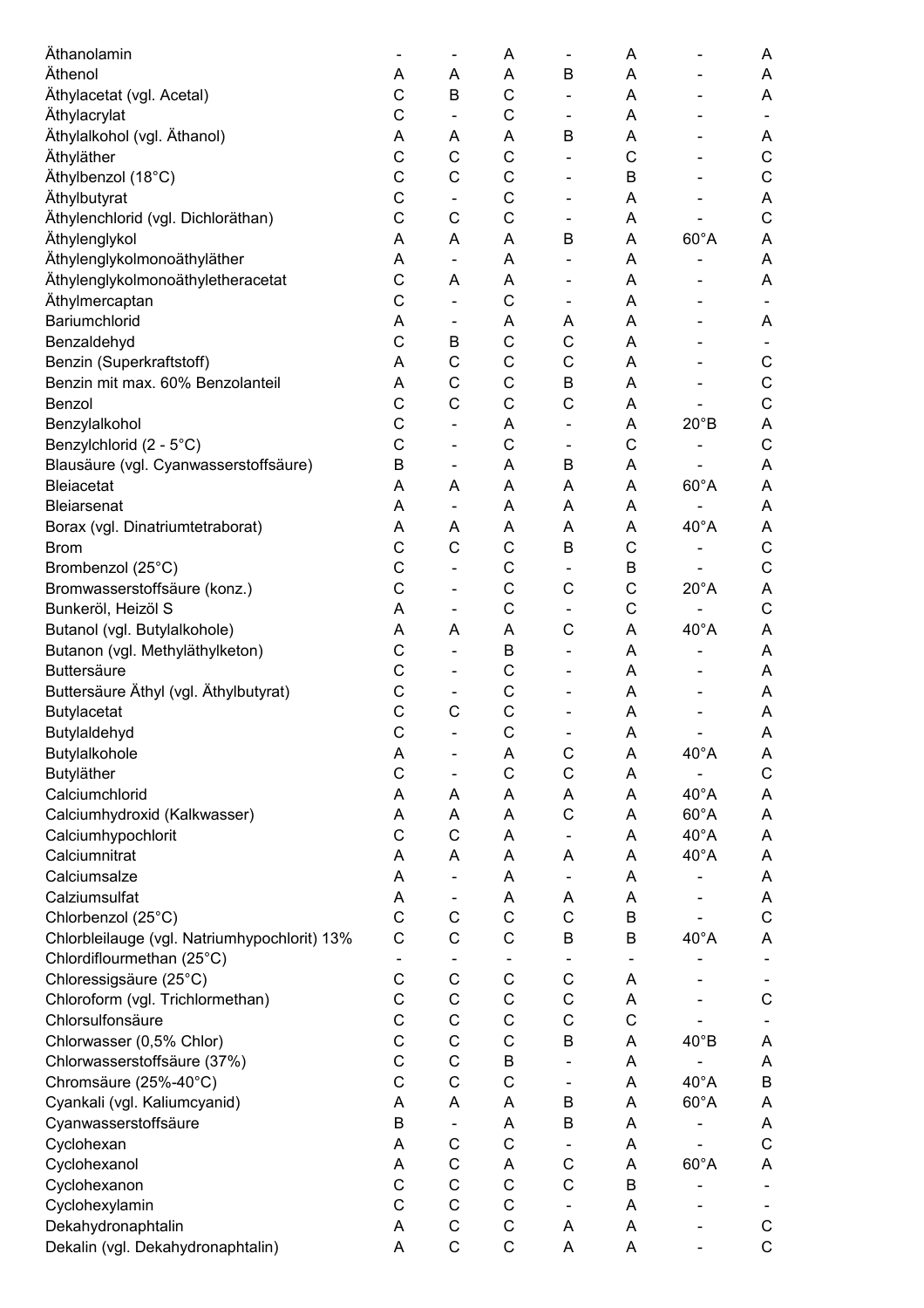| Diacetonalkohol                              | C                        | Α                        | Α            | B                            | Α                            |                              | A           |
|----------------------------------------------|--------------------------|--------------------------|--------------|------------------------------|------------------------------|------------------------------|-------------|
| Diäthylamin                                  | C                        | $\mathsf{C}$             | $\mathsf C$  | B                            | Α                            | $20^{\circ}B$                |             |
| Diäthyläther                                 | C                        | C                        | C            |                              | C                            |                              | C           |
| Diäthylenglykol                              | Α                        | Α                        | Α            | B                            | Α                            |                              | A           |
| Dibutylphtatat                               | $\mathsf{C}$             | $\mathsf{C}$             | $\mathsf C$  | B                            | A                            |                              | A           |
| Dibutylsebacat                               | C                        | $\mathsf{C}$             | $\mathsf C$  | $\mathsf{C}$                 | A                            |                              | Α           |
| Dichloräthan                                 | C                        | $\mathsf{C}$             | $\mathsf C$  | $\overline{\phantom{a}}$     | A                            |                              | C           |
| Dichlormethan (25°C)                         | C                        | $\mathsf{C}$             | C            | C                            | C                            |                              | $\mathsf C$ |
| Dieselkraftstoff                             | Α                        | $\mathsf{C}$             | $\mathsf C$  | B                            | Α                            | $40^{\circ}$ A               | $\mathsf C$ |
| Diglykol (vgl. Diäthylenglykol)              | Α                        | Α                        | Α            | B                            | Α                            |                              | A           |
| Diisobutylen                                 | $\overline{\phantom{a}}$ | $\mathsf{C}$             | $\mathsf C$  | $\overline{\phantom{a}}$     | A                            |                              | $\mathsf C$ |
| Dimenthylamin                                | C                        | $\mathsf{C}$             | $\mathsf C$  | $\overline{\phantom{a}}$     | A                            | $20^{\circ}B$                |             |
| Dimethylanilin                               | $\mathsf C$              |                          | $\mathsf{C}$ | C                            | A                            |                              | B           |
| Dimethylformamid                             | $\mathsf{C}$             | $\mathsf{C}$             | A            | B                            | Α                            |                              | Α           |
| Dimethylsulfoxid                             | $\mathsf{C}$             | $\overline{\phantom{a}}$ | $\mathsf C$  | $\qquad \qquad \blacksquare$ | $\qquad \qquad \blacksquare$ |                              | Α           |
| Dioctylphtatat                               | C                        | $\mathsf{C}$             | $\mathsf{C}$ | $\overline{\phantom{a}}$     | Α                            |                              | Α           |
| Dioctylsebacat                               | $\mathsf C$              | $\mathsf{C}$             | $\mathsf C$  | B                            | A                            |                              | A           |
| Dioxan (vgl. Diäthylenoxid 60°C)             | $\mathsf{C}$             | B                        | C            | C                            | A                            |                              | A           |
| Eisenchlorid                                 | A                        | A                        | A            | B                            | A                            |                              | A           |
| Eisennitrat                                  | A                        | $\overline{\phantom{a}}$ | A            | $\overline{\phantom{a}}$     | A                            |                              | A           |
| Eisensulfat                                  | A                        | $\overline{\phantom{a}}$ | A            | B                            | A                            |                              | Α           |
| Eisessig (vgl. Essigsäure 100%)              | C                        | C                        | B            | B                            | Α                            |                              | A           |
| Epichlorhydrin                               | $\mathsf{C}$             |                          | $\mathsf{C}$ | C                            | Α                            |                              | A           |
| Essigsäure (100%)                            | $\overline{\phantom{a}}$ | C                        | A            | A                            | Α                            |                              | A           |
| Essigsäure (60%)                             | $\overline{\phantom{a}}$ | C                        | A            | A                            | Α                            | $40^{\circ}$ A               | A           |
| Essigsäureanhydrid (20°C)                    | C                        | A                        | B            | C                            | A                            |                              | A           |
| Fettsäuren                                   | A                        | $\overline{\phantom{a}}$ | C            | A                            | B                            | $60^{\circ}$ A               | A           |
| Fluorwasserstoffsäure (75%)                  | $\mathsf{C}$             | B                        | B            | B                            | A                            | $20^{\circ}B$                | A           |
| Flußsäure (75%) (vgl. Fluorwasserstoffsäure) | $\mathsf{C}$             | B                        | B            | B                            | A                            | $20^{\circ}B$                | A           |
| Formaldehydlösung (40%)                      | $\sf B$                  | A                        | B            | B                            | Α                            | $40^{\circ}$ A               | A           |
| Furfural                                     | $\mathsf{C}$             | $\overline{\phantom{a}}$ | A            | $\overline{\phantom{a}}$     | Α                            |                              | Α           |
| Furfurol                                     | C                        | $\overline{\phantom{a}}$ | Α            |                              | Α                            | $\qquad \qquad \blacksquare$ | A           |
| Gerbsäure (60°C)                             | $\mathsf{C}$             | Α                        | $\mathsf{C}$ | C                            | Α                            | $20^{\circ}B$                | A           |
| Glucose                                      | A                        | A                        | A            | A                            | A                            | $40^{\circ}$ A               | A           |
| Glykole                                      | Α                        | Α                        | A            | B                            | Α                            | $60^{\circ}$ A               | Α           |
| Harnstoff                                    | Α                        | Α                        | Α            | B                            | A                            | $40^{\circ}$ A               | Α           |
| Heizöl                                       | Α                        | C                        | C            | B                            | A                            | $20^{\circ}$ A               | $\mathsf C$ |
| Heizöl, Typ ASTM-A (Isooctan)                | A                        | C                        | C            | B                            | Α                            |                              | $\mathsf C$ |
| Heptan                                       | Α                        | C                        | C            | $\mathsf B$                  | Α                            | $20^{\circ}$ A               | $\mathsf C$ |
| Hexan                                        | A                        | $\mathsf{C}$             | $\mathsf C$  | B                            | A                            | $20^{\circ}$ A               | $\mathsf C$ |
| Hexanole (vgl. Hexylalkohol)                 | A                        | $\overline{\phantom{a}}$ | A            | $\mathsf C$                  | A                            |                              | A           |
| Heylalkohol                                  | A                        |                          | A            | $\mathsf C$                  | Α                            |                              | A           |
| i-Kresole (60%)                              | $\mathsf{C}$             | $\mathsf C$              | $\mathsf C$  | $\mathsf{C}$                 | $\mathsf C$                  | $20^{\circ}B$                |             |
| Isobutylacetat                               | $\mathsf{C}$             |                          | C            |                              | Α                            |                              | Α           |
| Isophorone (20°C)                            | C                        | $\blacksquare$           | C            | C                            | Α                            |                              | Α           |
| Isopropanol (vgl. Isopropylalkohol)          | Α                        | A                        | A            | B                            | A                            | $20^{\circ}$ A               | A           |
| Isopropylalkohol                             | A                        | A                        | A            | B                            | A                            | $20^{\circ}$ A               | A           |
| Isopropylbenzol (40°C)                       | C                        |                          | $\mathsf C$  | B                            | Α                            |                              | $\mathsf C$ |
| Kaliumbromat (10%)                           | A                        | Α                        | A            | $\overline{\phantom{0}}$     | Α                            | $40^{\circ}$ A               | A           |
| Kaliumcarbonat                               | Α                        | A                        | A            | B                            | Α                            | $40^{\circ}$ A               | A           |
| Kaliumchlorat                                | Α                        | B                        | Α            | Α                            | Α                            | $60^{\circ}$ A               | A           |
| Kaliumchlorid                                | Α                        | Α                        | A            | Α                            | Α                            | $60^{\circ}$ A               | A           |
| Kaliumcyanid                                 | Α                        |                          | A            | B                            | Α                            | $60^{\circ}$ A               | A           |
| Kaliumhydroxidlösung                         | B                        |                          | A            | A                            | A                            | $40^{\circ}$ A               | A           |
| Kaliumjodid                                  | A                        | Α                        | A            | $\overline{\phantom{a}}$     | A                            | $60^{\circ}$ A               | Α           |
| Kaliumnitrat                                 | Α                        | A                        | Α            | Α                            | Α                            | $60^{\circ}$ A               | A           |
| Kaliumpermanganat (10%)                      | $\mathsf{C}$             | B                        | $\mathsf C$  | Α                            | Α                            | $40^{\circ}$ A               | Α           |
| Kaliumsulfat                                 | Α                        | B                        | Α            | A                            | Α                            | $40^{\circ}$ A               | Α           |
| Kieselfluorwasserstoffsäure (50%)            | $\mathsf{C}$             | A                        | $\mathsf C$  | $\overline{\phantom{a}}$     | A                            | $\qquad \qquad \blacksquare$ | A           |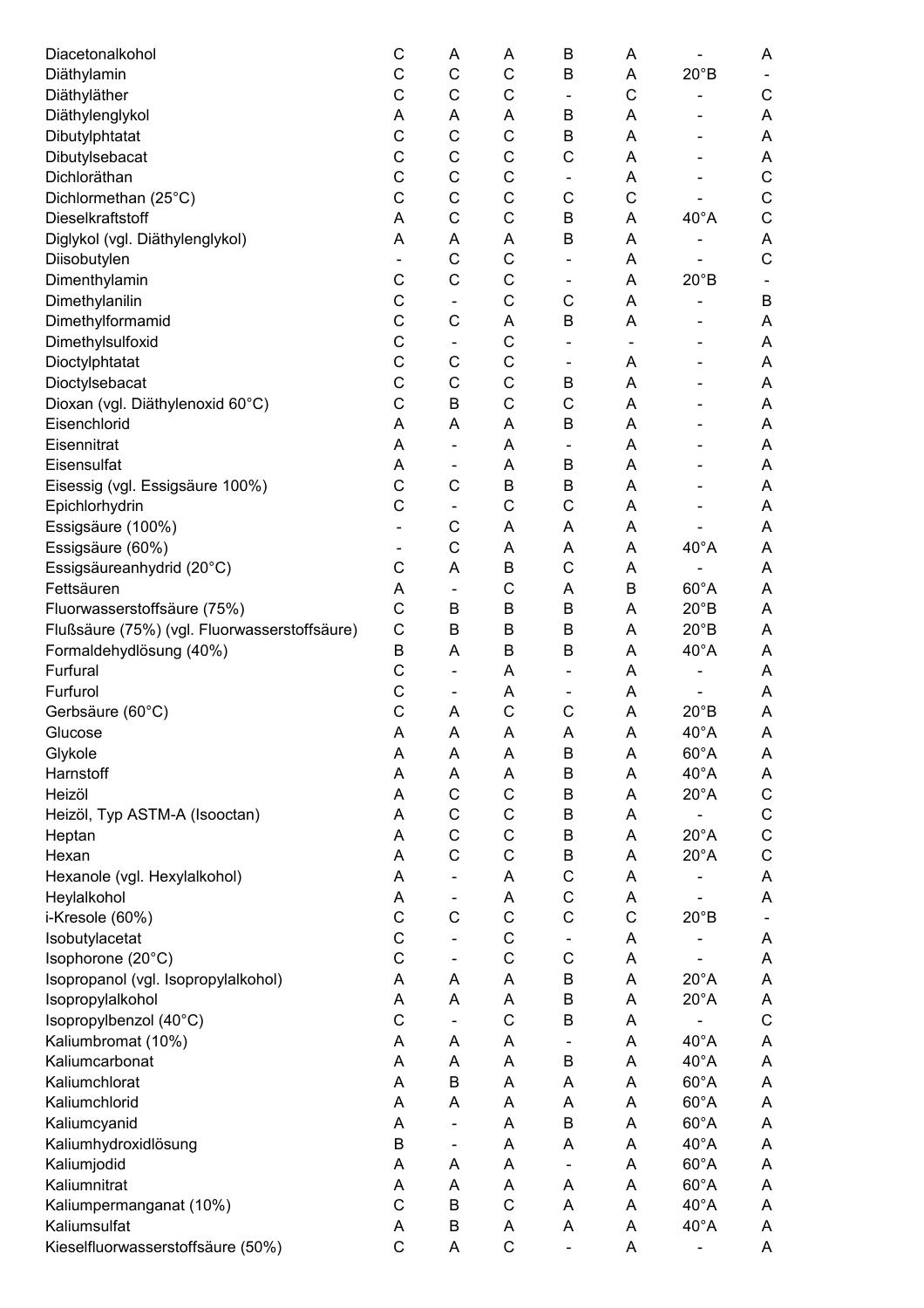| Kochsalzlösung (vgl.Sole)                 | Α                 | Α                        | Α           | $\mathsf B$              | Α           | $40^{\circ}$ A               | Α                |
|-------------------------------------------|-------------------|--------------------------|-------------|--------------------------|-------------|------------------------------|------------------|
| Kohlendioxid gasförmig                    | A                 | A                        | A           | A                        | A           | $60^{\circ}$ A               | A                |
| Kohlensäuregas                            | A                 |                          | A           | A                        | Α           | $60^{\circ}$ A               | Α                |
| Kresolsäure                               | C                 |                          | $\mathsf C$ | $\mathsf{C}$             | C           | $\qquad \qquad \blacksquare$ |                  |
| Kupferacetat                              | Α                 | $\qquad \qquad$          | $\mathsf C$ | $\overline{\phantom{a}}$ | Α           | ۰                            | A                |
| Kupfercyanid                              | A                 | $\overline{\phantom{a}}$ | C           | $\mathsf B$              | Α           |                              | Α                |
| Leichtbenzin                              | A                 | $\overline{\phantom{a}}$ | C           | $\overline{\phantom{a}}$ | Α           |                              | $\mathsf C$      |
| Magnesiumchlorid                          | A                 | A                        | A           | A                        | A           |                              | A                |
| Magnesiumlauge                            | Α                 |                          | A           | A                        | Α           |                              | A                |
| Magnesiumsulfat                           | Α                 | Α                        | A           | A                        | Α           |                              | A                |
| Methanol (vgl. Methylalkohol)             | Α                 | Α                        | A           | B                        | Α           | $40^{\circ}$ A               | A                |
| Methylacetat                              | C                 | $\blacksquare$           | C           | C                        | A           |                              | Α                |
| Methylacrylat                             | $\mathsf{C}$      | C                        | $\mathsf C$ | $\overline{\phantom{a}}$ | A           | $\qquad \qquad \blacksquare$ |                  |
| Methylalkohol                             | Α                 | Α                        | A           | B                        | Α           | $40^{\circ}$ A               | Α                |
| Methylamin (wässrig -30% -20°C)           | $\mathsf{C}$      | B                        | A           | $\overline{\phantom{a}}$ | Α           | $20^{\circ}B$                | B                |
| Methylchlorid gasförmig                   | $\mathsf{C}$      | C                        | $\mathsf C$ | C                        | B           |                              | C                |
| Methylenchlorid (20°C vgl. Dichlormethan) | $\mathsf{C}$      | $\mathsf{C}$             | $\mathsf C$ | C                        | $\mathsf C$ |                              | $\mathsf C$      |
| Methylisobutylketon                       | $\mathsf{C}$      | $\mathsf{C}$             | $\mathsf C$ | C                        | Α           |                              | A                |
| Naphtha                                   | Α                 | $\mathsf{C}$             | $\mathsf C$ | B                        | Α           |                              | $\mathsf C$      |
| Naphthalin (90°C)                         | $\mathsf{C}$      | $\mathsf C$              | $\mathsf C$ | B                        | C           |                              | $\mathsf C$      |
| Natriumacetat                             | A                 |                          | A           | B                        | Α           | $20^{\circ}$ A               | A                |
| Natriumbisulfit                           | Α                 | Α                        | A           | C                        | A           | $40^{\circ}$ A               | A                |
| Natriumcarbonat                           | A                 | A                        | A           | $\mathsf B$              | A           | $60^{\circ}$ A               | A                |
| Natriumchlorid                            | Α                 | Α                        | A           | $\mathsf B$              | Α           | $40^{\circ}$ A               | A                |
| Natriumcyanid (30%)                       | Α                 | $\overline{\phantom{a}}$ | A           | $\mathsf B$              | Α           |                              | A                |
| Natriumhydroxid (20%)                     | B                 | B                        | B           | $\mathsf B$              | A           | $40^{\circ}$ A               | A                |
| Natriumhypochlorit (13%)                  | C                 | C                        | $\mathsf C$ | B                        | B           | $40^{\circ}$ A               | A                |
| Natriumnitrat                             | A                 | A                        | A           | A                        | A           | $40^{\circ}$ A               | A                |
| Natriumperborat                           | Α                 |                          | A           | $\blacksquare$           | Α           |                              | A                |
| Natriumphosphat                           | Α                 | Α                        | A           | B                        | Α           | $40^{\circ}$ A               | A                |
| Natriumsilikat                            | A                 | A                        | A           | B                        | A           | $40^{\circ}$ A               | A                |
| Natriumsulfat                             | A                 | A                        | A           | A                        | A           | $40^{\circ}$ A               | A                |
| Natriumsulfid                             | A                 | A                        | A           | A                        | A           | $40^{\circ}$ A               | A                |
| Natriumthiosulfat                         | A                 | A                        | A           | B                        | Α           | $40^{\circ}$ A               | A                |
| Natronlauge (vgl. Natriumhydroxid 20%)    | B                 | B                        | B           | B                        | Α           | $40^{\circ}$ A               | Α                |
| Nickelsulfat                              | Α                 | Α                        | Α           | B                        | Α           |                              | Α                |
| Nitrobenzol (40°C)                        | $\mathsf{C}$      | $\mathsf C$              | C           | $\mathsf C$              | Α           |                              | C                |
|                                           | $\mathsf{C}$      | B                        | B           | $\mathsf C$              |             |                              |                  |
| Nitropropan                               |                   |                          | $\mathsf C$ |                          | Α           |                              | A<br>$\mathsf C$ |
| Octan<br>Oleum                            | A<br>$\mathsf{C}$ | $\mathsf{C}$             | $\mathsf C$ | Α<br>$\mathsf C$         | Α<br>C      |                              | $\mathsf C$      |
| Ölsäure                                   |                   |                          |             |                          |             |                              |                  |
|                                           | A                 | $\mathsf C$              | B           | Α                        | Α           | $60^{\circ}$ A               | A                |
| Oxalsäure 50°C                            | B                 | B                        | A           | $\mathsf C$              | A           | $60^{\circ}$ A               | A                |
| Ozon                                      | C                 | $\mathsf C$              | C           | Α                        | B           | $20^{\circ}$ A               | A                |
| Palmitinsäure                             | A                 | C                        | B           | Α                        | B           | $20^{\circ}$ A               | A                |
| Paraffin (vgl. Alkane)                    | Α                 | C                        | $\mathsf C$ | B                        | Α           | $40^{\circ}$ A               | B                |
| Perchloräthylen (20°C)                    | $\mathsf{C}$      | $\mathsf C$              | $\mathsf C$ | $\mathsf C$              | B           |                              | $\mathsf C$      |
| Petroläther                               | Α                 | $\mathsf C$              | $\mathsf C$ | B                        | A           | $60^{\circ}$ A               | $\mathsf C$      |
| Petroleum                                 | Α                 | $\mathsf C$              | $\mathsf C$ | Α                        | Α           | $20^{\circ}$ A               | $\mathsf C$      |
| Phenol (vgl. Karbolsäure 60°C)            | $\mathsf C$       | $\mathsf C$              | $\mathsf C$ | $\mathsf C$              | B           | $20^{\circ}B$                | A                |
| Phosphorchlorid (50°C)                    | $\mathsf{C}$      | $\mathsf{C}$             | B           | $\blacksquare$           | Α           |                              | $\sf B$          |
| Phosphorsäure (60°C)                      | B                 | A                        | B           | C                        | Α           | $40^{\circ}$ A               | A                |
| Pikrinsäure (alkoholische Lösung)         | $\sf B$           | B                        | B           | $\mathsf C$              | A           | $20^{\circ}$ A               | A                |
| Propanol (vgl. Propylalkohol)             | Α                 | Α                        | A           | B                        | Α           | $20^{\circ}$ A               | Α                |
| Propionsäureethylester                    | C                 | $\mathsf C$              | A           | $\overline{\phantom{a}}$ | Α           | $40^{\circ}$ A               | A                |
| Propylacetat                              | $\mathsf{C}$      |                          | B           | $\overline{\phantom{a}}$ | Α           |                              | Α                |
| Propylalkohol                             | Α                 | Α                        | Α           | B                        | Α           | $20^{\circ}$ A               | Α                |
| Pyridin                                   | $\mathsf{C}$      | C                        | $\mathsf C$ | C                        | Α           |                              | $\sf B$          |
| Quecksilber                               | Α                 | Α                        | Α           | A                        | Α           | $60^{\circ}$ A               | Α                |
| Quecksilbersalze                          | A                 | Α                        | A           | $\overline{\phantom{a}}$ | Α           | $40^{\circ}$ A               | A                |